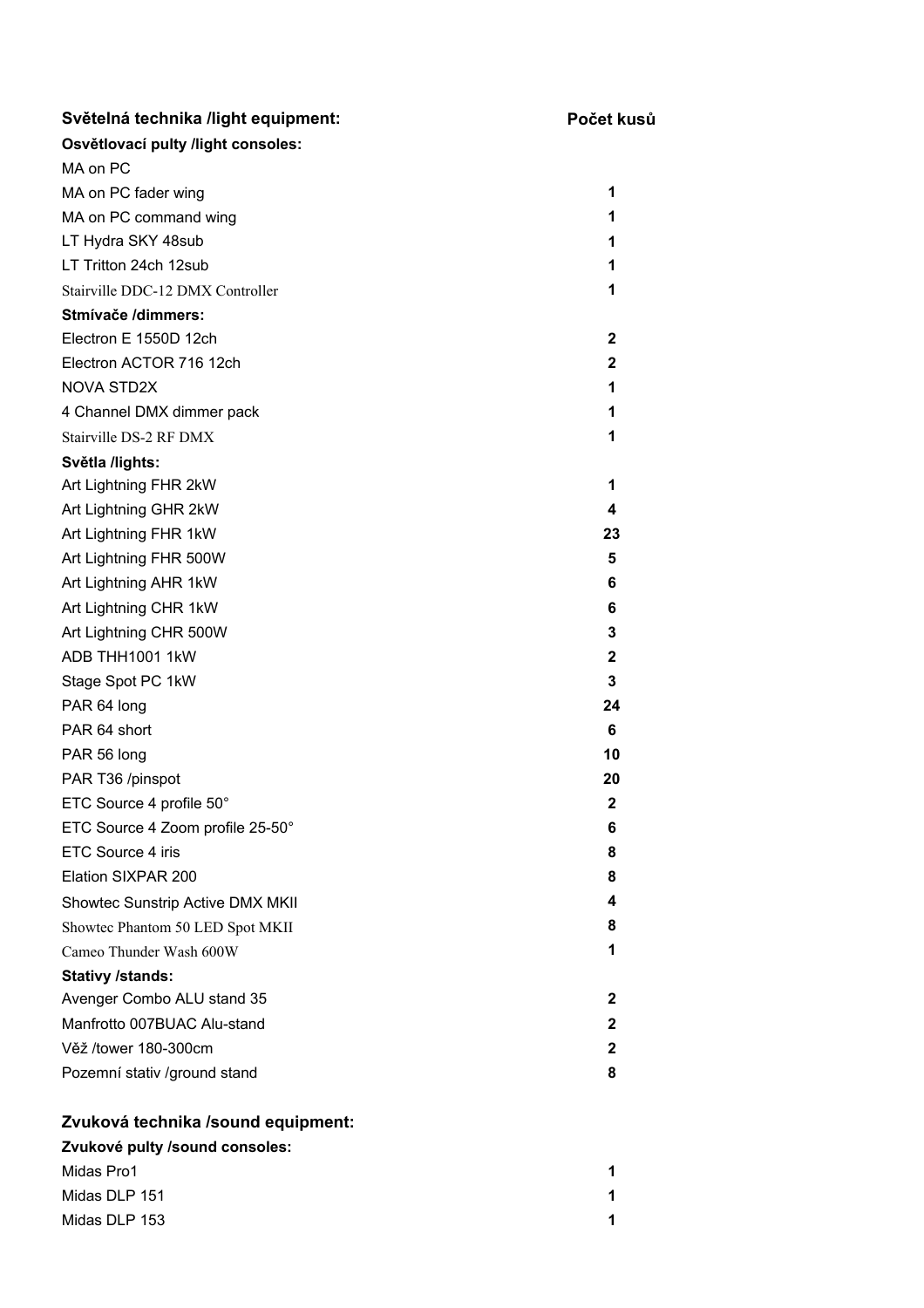| Yamaha 01V96                            | 1            |
|-----------------------------------------|--------------|
| Behringer ADA 800                       | 1            |
| Soundcraft MFXi8                        | 1            |
| Zesilovače /amplifiers:                 |              |
| L'Acoustic LA8                          | 2            |
| L'Acoustic 24a                          | 1            |
| Mackie M2600                            | 1            |
| Pasivní reproduktory /passive speakers: |              |
| L'Acoustic ARCS                         | 4            |
| L'Acoustic SB218                        | 2            |
| L'Acoustic MTD 112b                     | $\mathbf{2}$ |
| Aktivní reproduktory /active speakers:  |              |
| Electro Voice ELX 112P                  | 4            |
| L'Acoustic 112P                         | 2            |
| L'Acoustic SB12P                        | $\mathbf 2$  |
| K&M distanční tyč /distance rod         | 2            |
| <b>Mikrofony /microphones:</b>          |              |
| Wireless SHURE Beta 58a                 | $\mathbf{2}$ |
| receiver SHURE BLX4R                    | $\mathbf{2}$ |
| <b>SHURE SM 58</b>                      | 4            |
| SHURE SM 57                             | 3            |
| SHURE Beta 58A                          | 1            |
| <b>SHURE Beta 57A</b>                   | 1            |
| Shure Beta 91A                          | 1            |
| <b>AKG C1000</b>                        | 1            |
| AKG C411                                | 2            |
| AKG C451                                | 2            |
| AKG D440                                | 1            |
| AKG D112                                | 1            |
| Sennheiser e604                         | 3            |
| Sennheiser 845                          | 1            |
| <b>Behringer C-2</b>                    | 2            |
| DI box: BSS AR 133                      | $\mathbf{2}$ |
| LD Systems LDI 02                       | $\mathbf{2}$ |
| Behringer DI-100                        | $\mathbf{2}$ |
| Pasive stereo DI FDB - 202              | 1            |
| Mikrofonní stativy /mic stands:         |              |
| Overhead (long)                         | 2            |
| Vocal (mid)                             | 5            |
| Short                                   | 4            |
| Shure A56D                              | $\mathbf{2}$ |
| DJ:                                     |              |
| Mix Pioneer DJM-800                     | 2            |
| CDJ Pioneer CDJ-1000 MKS                | 2            |
| Technics SL - 1200 - MK5                | $\mathbf{2}$ |
| Ostatní /rest:                          |              |
| Compressor Citronic CL-22               | 1            |
| CD player Numark CDN 35                 | 1            |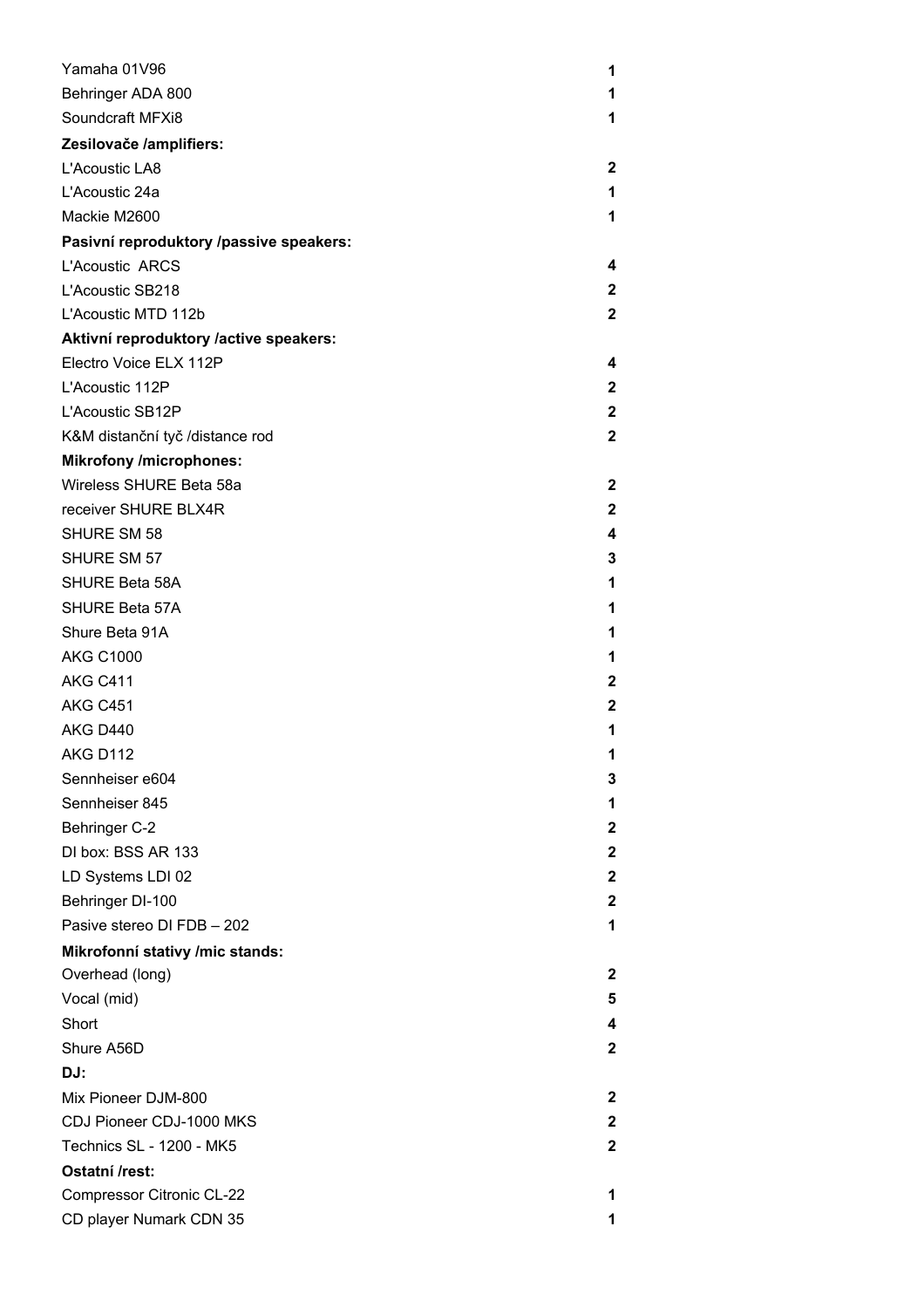| MD player SONY JE330      |  |
|---------------------------|--|
| Multi cable 24in/8out 30m |  |

## **Video + PC:**

| 5 |
|---|
| 4 |
| 1 |
|   |
|   |

## **Kabely /cables:**

| 380 V:                                     |              |
|--------------------------------------------|--------------|
| 32A, 20m                                   | 3            |
| Rozvodna /power station                    | $\mathbf{2}$ |
| 230V:                                      |              |
| Kabelové roztrojky /cable multiple sockets | 15           |
| Pevné rozdvojky /multiple sockets          | 10           |
| 8-15m                                      | 15           |
| $3-5m$                                     | 20           |
| $1-2m$                                     | 15           |
| multi cable 6ch 15-25m                     | 6            |
| Video, PC, signal:                         |              |
| VGA 20m                                    | 4            |
| HDMI 20m                                   | 6            |
| HDMI 5m                                    | 0            |
| COAX 20m                                   | 1            |
| USB extension 20m                          | 1            |
| DMX 20m                                    | 1            |
| DMX 10m                                    | 1            |
| <b>DMX 1-2m</b>                            | 3            |
| Audio:                                     |              |
| Speakon 20m                                | 1            |
| speakon 10m                                | 3            |
| speakon 5m                                 | 3            |
| <b>XLR 10m +</b>                           | 1            |
| XLR 10m                                    | 15           |
| XLR 6-8m                                   | 15           |
| <b>XLR 2-5m</b>                            | 15           |
| 6,3mm-6,3mm                                | 5            |
| Reductions XLR/cinch/6,3mm/3,5mm           | 20           |
| $Cinch - jack$                             | 10           |

## **Hardware, electric devices:**

| ALU 50mm trubky /pipes: 4m       |    |
|----------------------------------|----|
| 3m                               |    |
| 2m                               | 6  |
| Fe 48mm trubky /pipes: 130-200cm | 10 |
| 120cm                            |    |